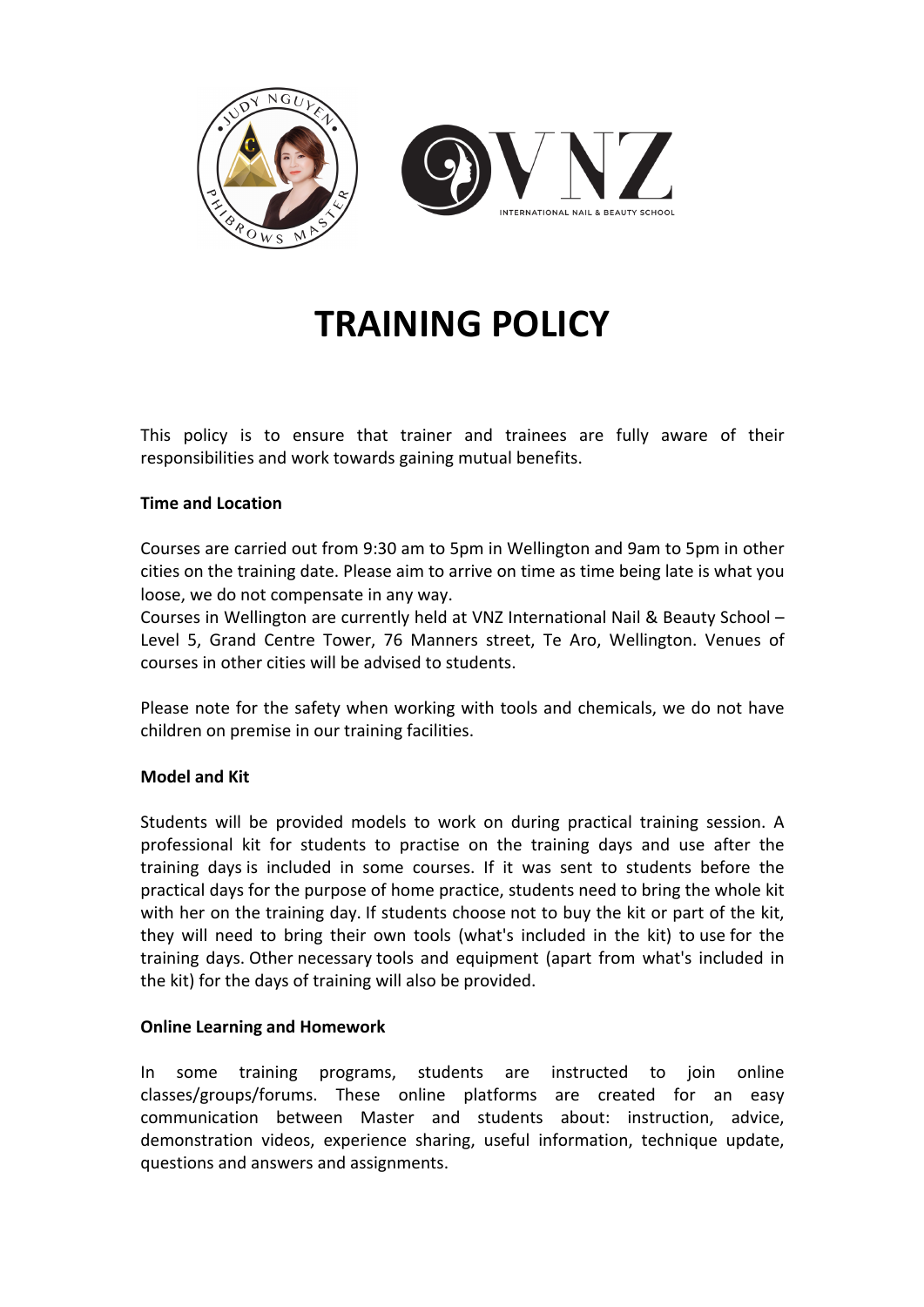Assignments are assigned to students before the practical day with the purpose of increasing practice time, revealing student's mistakes to Master for correction, improve student's skill and confidence before working on live model.

To ensure the training quality, if students are assigned with home-works to do at home, they should have the liability to complete all the tasks and submit in those online platforms before coming to the practical day.

### **Practical Session**

Apart from learning theory, students practise on live models that we provide. Students are welcome to bring their own models.

Students who want to practise with live models under Master Judy's supervision, which is outside the training program, can book with us to arrange time and model. The fee for Master's supervision is \$50 per hour per model. Students who want to practise on their own at the school without Master's supervision must take their own risk.

A fee of \$100 for each model is always to be paid to VNZ to cover our expenses of products, space, time and insurance.

## **Booking and Payment**

Booking deposit is now required on every course to secure your place. The rest of the fee must be paid 2 weeks before the course starts. Please contact us to know the exact deposit amount for each course. A credit card will be required at the time of booking and will not be charged unless the aforementioned has occurred.

Deposit may not be applicable if the student's booking is at very short notice, thus, full payment for the course will be requested.

When you have made an appointment online, it does not mean that your booking is accepted. We might need to review and manually accept or decline your booking. We will email you to advise if your booking is confirmed or declined.

If course payments are not paid in full 2 weeks prior to course commencement then the learner will not be allowed to undertake the course and no deferral date will be offered. The student will not be refunded their fees previously paid as they would be deemed a non-attendee.

### **Rescheduling, Cancelation, Fee & Refund**

A deposit is required to secure your spot after registration and the rest is to be paid in full 2 weeks before the course starts. No rescheduling or cancelations by students are accepted for class booking. In case of rescheduling, cancelation or no-show, you will be charged 100% of your deposit as a cancelation fee.